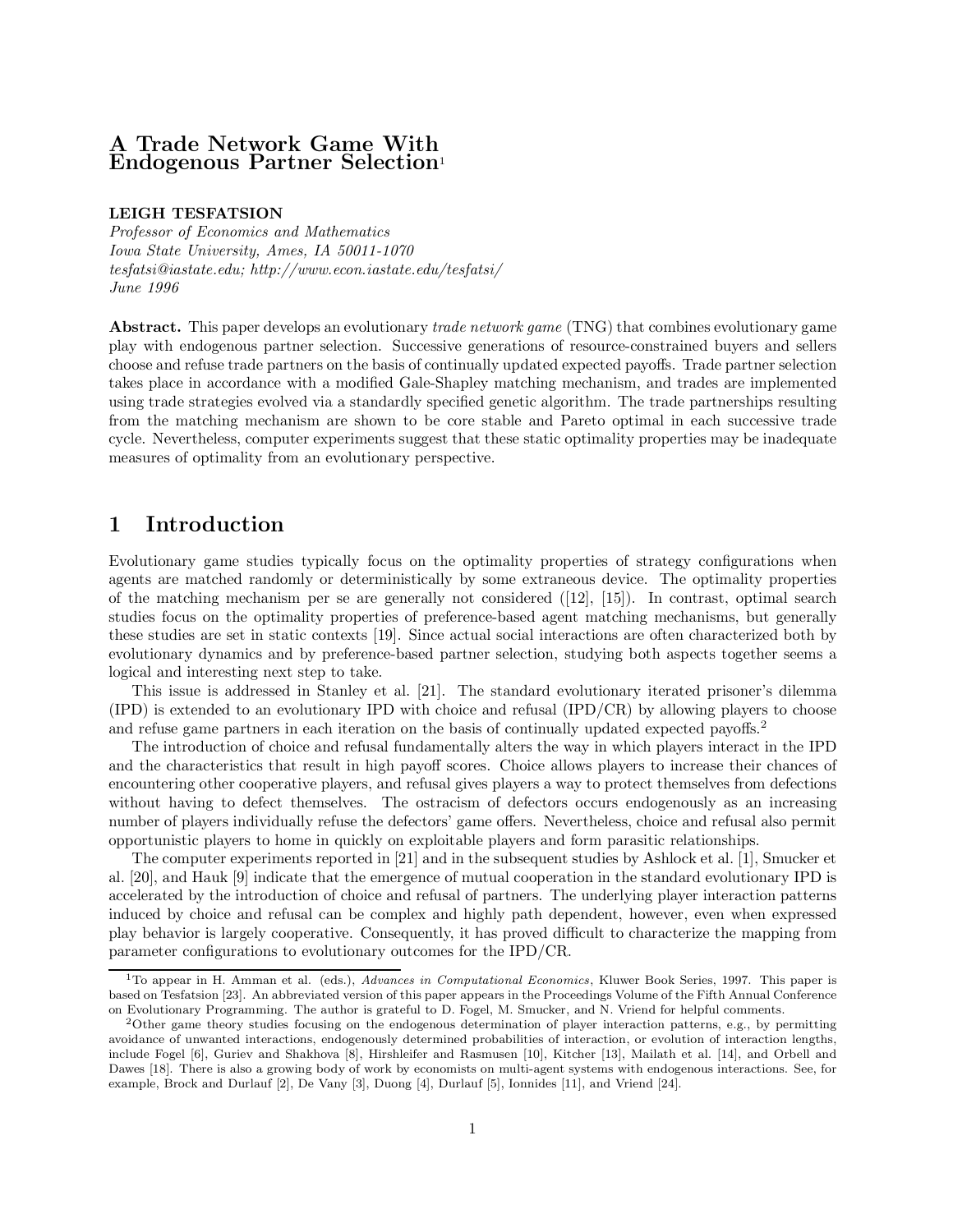A potentially useful way to proceed, then, is to focus on more concrete settings which impose problemspecific constraints on agent interactions. In Tesfatsion [23] an evolutionary trade network game (TNG) is proposed for studying the interplay between evolutionary dynamics and endogenous preference-based partner selection under alternatively specified market structures.

The player set for the TNG consists of buyer and seller tradebots who choose and refuse trade partners on the basis of continuously updated expected payoffs. Buyers make trade offers to preferred sellers which the sellers either accept or refuse. A trade offer is an invitation to engage in a risky trade modelled as a two-player game. Each buyer and seller initially associates a prior expected payoff with each potential trade partner and adopts a random strategy for use in subsequent trades. The buyers and sellers then enter into a trade cycle loop consisting of successive rounds of partner matching, resource-constrained trading, and updating of expected payoffs. At the end of the trade cycle loop the buyers and sellers enter into an evolutionary step in which trade strategies successful in past trades are retained while trade strategies unsuccessful in past trades are replaced with variants of more successful strategies. A new trade cycle loop then commences.

The modular form of the TNG facilitates experimentation with alternative specifications for trade partner matching, trading, expectation updating, and trade strategy evolution. This paper presents preliminary experimental results obtained for the particular TNG module specifications outlined in Tesfatsion [23] using the  $C++$  trade platform developed in McFadzean and Tesfatsion [17]. As will be clarified below, trade partners are determined in accordance with a *deferred choice and refusal* (DCR) mechanism, a modified Gale-Shapley matching mechanism [7] that retains the static optimality properties of the original Gale-Shapley mechanism. Expected payoffs are updated by means of a simple learning algorithm that yields consistent estimates. A trade is modelled as a prisoner's dilemma game, and trade (IPD) strategies are evolved by means of a standardly specified genetic algorithm.

Two types of markets are considered: buyer-seller markets; and two-sided markets. In the buyer-seller market, each tradebot is both a buyer and a seller in the sense that he can both make and receive trade o®ers. In the two-sided market, the set of buyers (tradebots who can make o®ers) is disjoint from the set of sellers (tradebots who can receive offers). For each type of market, attention is focused on the average fitness scores achieved by the tradebots as the market evolves and on the degree to which the tradebots engage in mutually cooperative behavior.

One interesting finding concerns the high transactions costs that agents can suffer under Gale-Shapley type matching mechanisms due to large numbers of refused offers. Specifically, for certain parameter specifications, the negative refusal payoffs accumulated under the DCR mechanism in both buyer-seller and two-sided markets can result in lower average fitness scores for the tradebots relative to other less sophisticated matching mechanisms. Another interesting finding concerns the evolutionary effects of the bias of Gale-Shapley type matching mechanisms in favor of those who actively make offers. Under the DCR mechanism, which inherits this bias, buyers in two-sided markets with relatively large seller acceptance quotas appear to be able to form long-term parasitic relations with sellers that reduce seller fitnesses relative to buyer fitnesses and hinder the emergence of mutually cooperative behavior. Overall, these experimental findings suggest that the conventional optimality properties used to evaluate agent matching mechanisms in static market contexts may be inadequate measures of optimality from an evolutionary perspective.

The TNG module specifications are detailed in Section 2. Static optimality properties of the DCR matching mechanism are developed in Section 3, and the evolutionary implications of the DCR matching mechanism are investigated in Section 4 by means of computer experiments. Concluding comments are given in Section 5.

# 2 The TNG Model

The set of players for the TNG is the union  $V = B \cup S$  of a nonempty subset B of buyer tradebots who can submit trade offers and a nonempty subset  $S$  of seller tradebots who can receive trade offers, where  $B$  and  $S$ may be disjoint, overlapping, or coincident. For example, the buyers and sellers might represent customers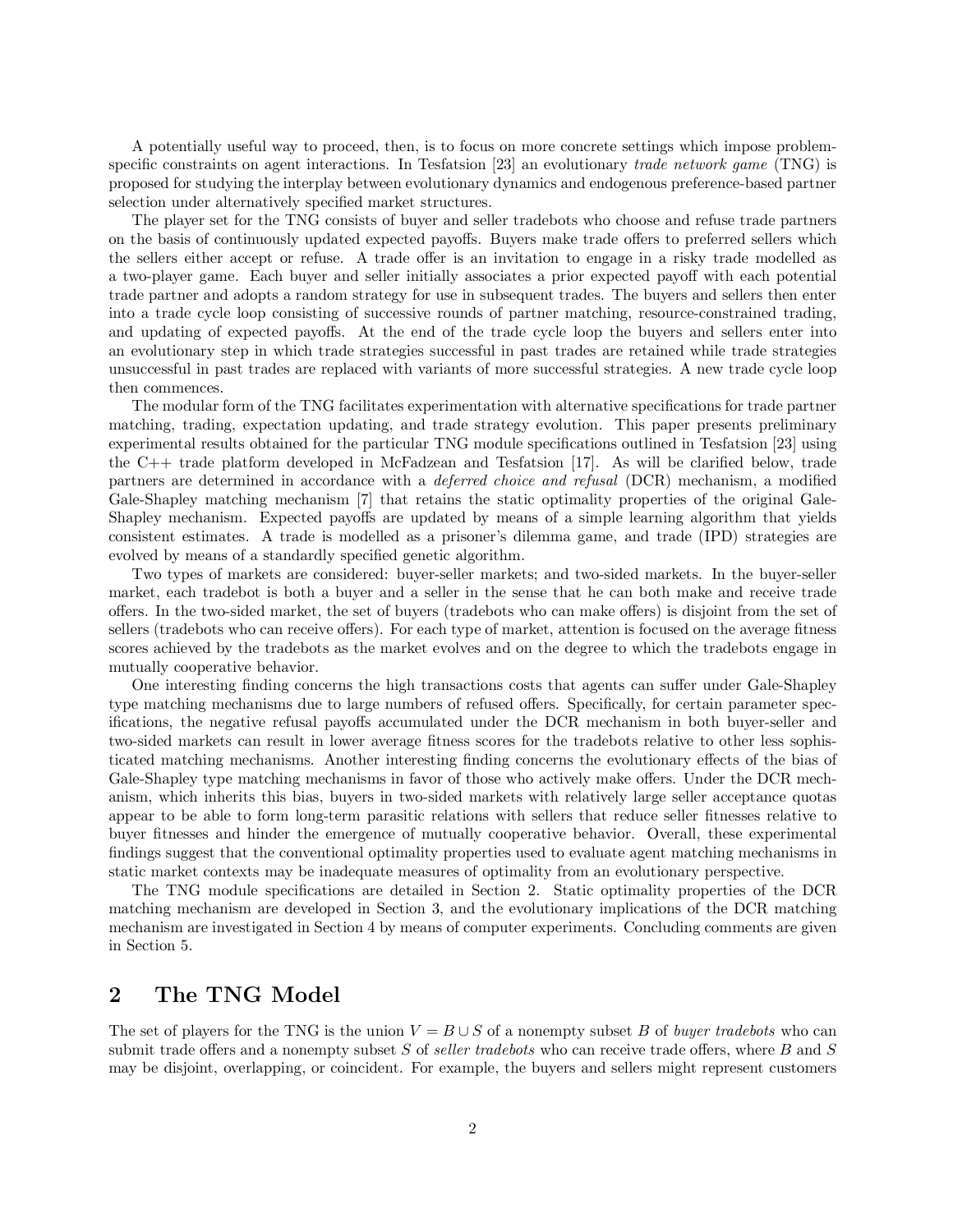

**Table 1. Payo® Matrix for the Prisoner's Dilemma Game**

and retail store owners, workers and employers, borrowers and lenders, or auction traders.

Each generation of tradebots participates in a *trade cycle loop* consisting of a fixed number of trade cycles. In each trade cycle, each buyer m can submit up to  $O_m$  trade offers to sellers, and each seller n can accept up to  $A_n$  trade offers from buyers, where  $O_m$  and  $A_n$  are strictly positive. One interpretation for the buyer offer quota  $O_m$  is that buyer m has a limited amount of resources (credit, labor time, collateral,...) to trade in exchange for other items, and one interpretation for the seller acceptance quota  $A_n$  is that seller n has a limited amount of items (goods, job openings, loans,...) to provide.

The tradebots determine their submission, acceptance, and refusal of trade offers in each trade cycle using a modifed version of the well-known Gale-Shapley deferred acceptance mechanism [7]. This modified mechanism, hereafter referred to as the *deferred choice and refusal* (DCR) mechanism, is discussed more carefully in Section 3 below. During the DCR matching process, any tradebot that has a trade offer refused is immediately penalized by receipt of a negative refusal payoff,  $R$ ; the tradebot who does the refusing is not penalized. If a tradebot neither submits nor accepts any trade offers during this matching process, he receives a wallflower payoff,  $W$ .

A trade offer is an offer by a buyer to a seller to participate in a risky trade modelled as a prisoner's dilemma (PD) game. For example, the trade may involve the exchange of a good or service of a certain promised quality in return for a loan or wage contract entailing various payment obligations. A buyer participating in a trade may either cooperate (fulfill his trade obligations) or defect (renege on his trade obligations), and similarly for a seller. The range of possible payoffs is the same for each trade in each trade cycle: namely,  $L$  (the sucker payoff) is the lowest possible payoff, received by a cooperative tradebot whose trade partner defects;  $D$  is the payoff received by a defecting tradebot whose trade partner also defects;  $C$  is the payoff received by a cooperative tradebot whose trade partner also cooperates; and  $H$  (the temptation payoff) is the highest possible payoff, received by a defecting tradebot whose trade partner cooperates. More precisely, the payoffs are assumed to satisfy  $L < D < 0 < C < H$ , with  $(L+H)/2 < C$ . The payoff matrix for the PD game is depicted in Table 1.

The trade behavior of each tradebot, whether he is a pure buyer in  $V - S$ , a buyer-seller in  $B \cap S$ , or a pure seller in  $V - B$ , is characterized by a finite-memory pure strategy for playing a PD game with an arbitrary partner an indefinite number of times, hereafter referred to as a *trade strategy*. Each tradebot thus has a distinct trading personality even if he engages in both buying and selling activities. No tradebot knows any other tradebot's strategy a priori; he can only learn about it by engaging the other tradebot in repeated trades and observing the payoff history that ensues. Moreover, each tradebot's choice of an action in a current trade with a potential trade partner is determined entirely on the basis of the payoffs obtained in past trades with this same partner.

At the beginning of the initial trade cycle loop, before any actual trades have taken place, each tradebot v associates an exogenously given *prior expected payoff*  $U_v^0(k)$  with each potential trade partner k. Throughout each trade cycle, tradebot  $v$  then uses a simple variable-gain criterion filter [22] to update his current expected payoffs on the basis of the new payoffs he obtains from interactions with his potential trade partners. In particular, if tradebot v receives a payoff P from an interaction with a potential trade partner k, then v forms an updated expected payoff for k by taking a convex combination of this new payoff  $P$  and his previous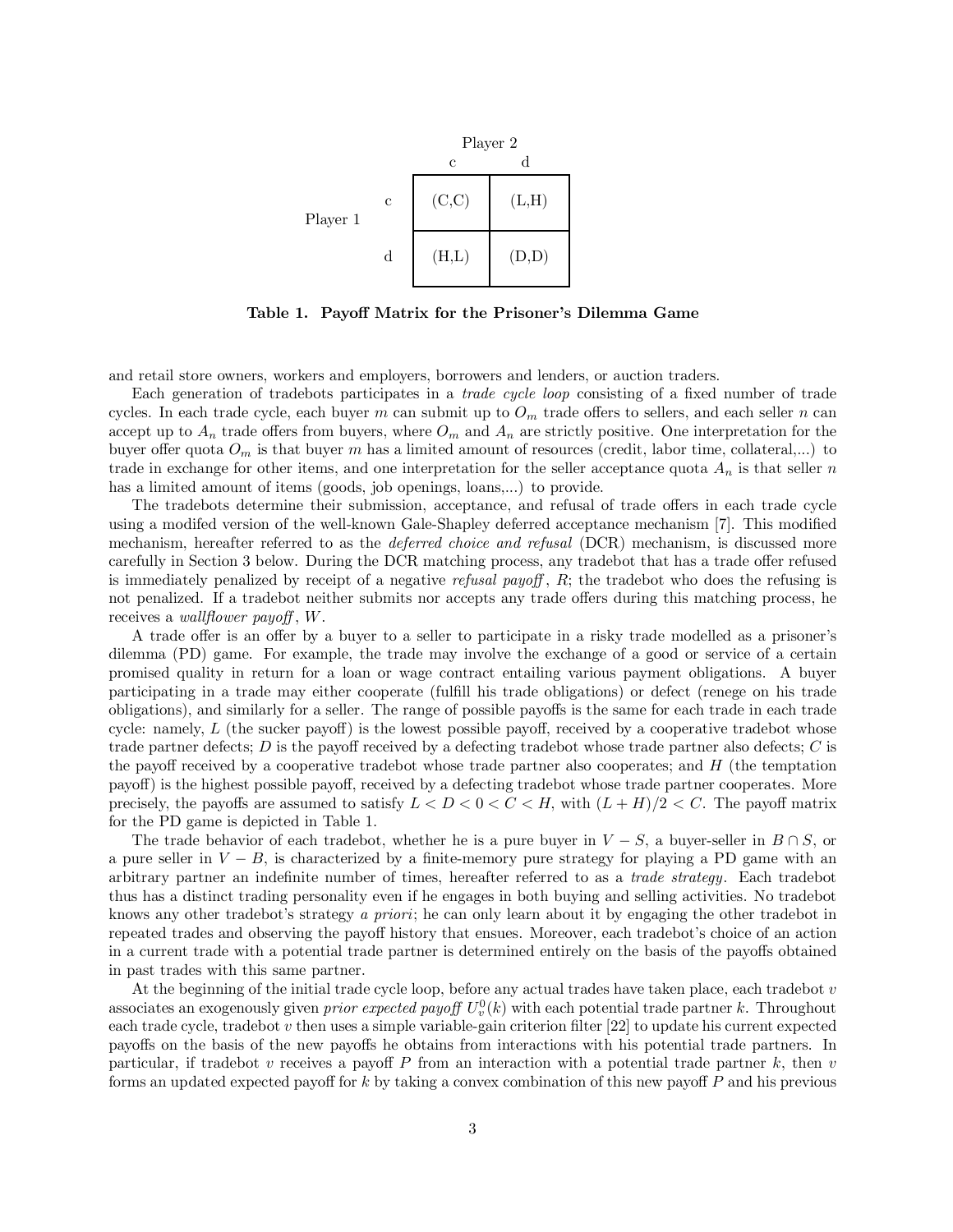```
int main () \{<br>tngInit();
                                                // Construct initial tradebots
                                                        with prior expected payoffs.
  For (G = 0,..., GMAX-1) \{\n\begin{array}{c}\n\end{array}\n\} Enter the generation loop.<br>
For (I = 0,..., IMAX-1) \{\n\begin{array}{c}\n\end{array}\n\} Enter the trade cycle loop.<br>
MatchTraders(); \end{array}\n\} Determine trade partners,
      For (I = 0,...,IMAX-1) { // Enter the trade cycle loop.<br>MatchTraders(); // Determine trade partners,
                                                // given expected payoffs,
                                                        and record refusal and
                                                        wallflower payoffs.
        \text{Trade}(); \qquad \qquad \text{/}/\text{Implement trades and}record trade payoffs.
        UpdateExp(); // Update expected payoffs
                                                \sqrt{2} using newly recorded payoffs.
      AssessFitness();
                                                // Record fitness scores.
      If (G < GMAX-1) {<br>EvolveGen();
                                                // Genetic step: Evolve the
                                                // current tradebots.
     \mathcal{E}g
Return 0 ; g
```
**Table 2. TNG Pseudo Code**

expected payoff for k, where the inverse of the weight on P is 1 plus tradebot v's current payoff count with k. In this way, tradebot v keeps a running tab on the payoff outcomes of his interactions with  $k$ . As explained in Tesfatsion [23, Section 5], this updating procedure guarantees that the expected payoff tradebot  $v$  associates with k converges to the true average payoff tradebot v attains from interactions with k as the number of interactions between  $v$  and  $k$  becomes arbitrarily large.

At the end of a trade cycle loop, the fitness score of each tradebot is calculated as the average of all of the trade, refusal, and wallflower payoffs he received during this loop. The tradebots then enter into a genetic step in which the trade strategies used by the elite (the fittest tradebots) are retained while the trade strategies used by the remaining tradebots are replaced with variants of more successful trade strategies. A detailed discussion of the finite state machine (FSM) and standardly specified genetic algorithm (GA) used in the genetic step to represent and evolve the tradebots' trade strategies can be found in McFadzean and Tesfatsion [17]. Briefly, the GA is applied to a population of bit strings that encode the trade strategies (FSMs) of the tradebots. The GA employs two-point crossover with bit mutation, and parent strategies are chosen probabilistically in proportion to fitness. The particular FSM and GA parameter settings used in all experiments reported in this paper are detailed in the next section.

At the end of the genetic step the memories of the tradebots are reset to zero, their associated FSMs are reset to a fixed initial state, and their expected payoffs are reset to the prior expected payoff levels. A new trade cycle loop then commences. Table 2 depicts the overall logical progression of the TNG in pseudo-code.

Before reporting on analytical and simulation findings regarding the optimality properties of the DCR matching mechanism, three special cases of the TNG will be sketched to indicate the range of economic applications it encompasses.

#### Case 1: A Labor Market Modelled as an Assignment Game with Choice and Refusal

The set  $B$  consists of workers and the set  $S$  consists of employers, where  $B$  and  $S$  are disjoint. Each worker m can make work offers to a maximum of  $O_m$  employers, or he can choose to be unemployed and receive the known payoff W. Each employer n can hire up to  $A_n$  workers, and employers can refuse work o®ers. Once matched, a worker and employer engage in work site interactions modelled as a PD game.

This TNG special case extends the usual assignment problem [19] by incorporating subsequent strategic game play between matched pairs of agents and by having game play iterated over time. Assignment problems are commonly used by economists to model job-matching in labor markets as well as other economic processes,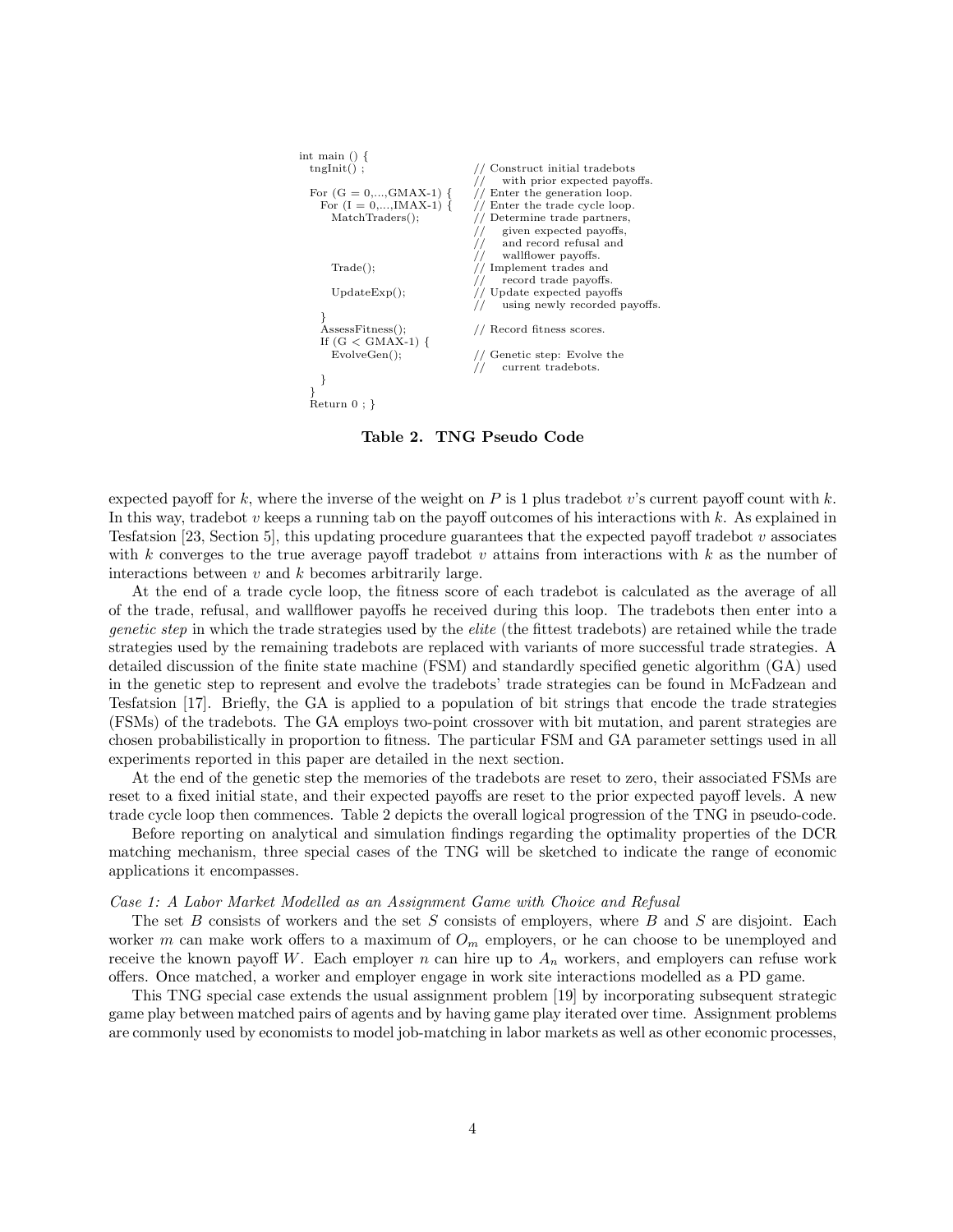but the payoff outcome for each matched pair of agents is usually specified a priori.

#### Case 2: A Labor Market with Endogenously Determined Workers and Employers

The subsets  $B$  and  $S$  coincide, implying that each tradebot can both make and receive trade offers. Each tradebot v can make up to  $O_v$  work offers to tradebots at other work sites and receive up to  $A_v$  work offers at his own work site. The degree to which any accepted work offer results in satisfactory outcomes for the participant tradebots is determined by subsequent PD game play. Ex post, four pure types of tradebots can emerge: (1) pure workers, who work at the sites of other tradebots but have no tradebots working for them at their own sites; (2) pure employers, who have tradebots working for them at their own sites but who do not work at the sites of other tradebots;  $(3)$  unemployed tradebots, who make at least one work offer to a tradebot at another site but who end up neither working at other sites nor having tradebots working for them at their own sites; and (4) inactive (out of the work force) tradebots, who neither make nor accept any work offers.

#### Case 3: Intermediation with Choice and Refusal

The buyer subset B and the seller subset S overlap but do not coincide. The pure buyers in  $V-S$  are the depositors (lenders), the buyer-sellers in  $B \cap S$  are the intermediaries (banks), and the pure sellers in  $V - B$  are the capital investors (borrowers). The depositors offer funds to the intermediaries in return for deposit accounts, and the intermediaries offer loan contracts to the capital investors in return for a share of earnings. The degree to which accepted offers are satisfactorily fulfilled is determined by subsequent PD game play.

## 3 Determination of TNG Trade Partners

The original Gale-Shapley matching mechanism [7] was designed for two-sided markets in which one subset of agents makes offers to a second disjoint subset of agents, with all offer quotas equal to 1. As detailed in Roth and Sotomayor [19], this mechanism continues to be the subject of numerous theoretical studies, and it has found practical application as well—most notably to the labor market for medical interns and residents.

The DCR mechanism extends the original Gale-Shapley mechanism to the more general TNG context in which the subsets of buyers (makers of offers) and sellers (receivers of offers) can be coincident, overlapping, or disjoint, with arbitrarily specified offer and acceptance quotas. The TNG tradebots use the DCR mechanism to determine their submission, acceptance, and refusal of trade offers conditional on their current preference rankings over potential trade partners. This section first provides a more careful description of DCR mechanism. It is then shown that the DCR mechanism possesses the usual static optimality properties associated with Gale-Shapley type matching mechanisms: namely, core stability, and Pareto optimality for the subset of agents who actively make offers. Although trades in the TNG are currently modelled as prisoner's dilemma games, neither the definition of the DCR mechanism nor its static optimality properties depend on this specification.

For any tradebot v in V, let  $\tau_v$  denote tradebot v's minimum tolerance level, and let  $U_v(k)$  denote the expected payoff that tradebot  $v$  currently associates with a potential trade partner  $k$ . Tradebot  $k$  will be called *tolerable* for tradebot v if and only if  $U_v(k) \geq \tau_v$ . Also, given any two potential trade partners k' and k'', tradebot v will be said to *strictly prefer* to trade with k' rather than with k'' if  $U_v(k') > U_v(k'')$  and to equally prefer trades with k' and k'' if  $U_v(k') = U_v(k'')$ .

#### **The DCR Mechanism In Any Trade Cycle T:**

Step 1: Each buyer m submits trade offers to a maximum of  $O_m$  most preferred sellers that he finds tolerable, with at most one trade offer going to any one seller. Each seller n then selects up to  $A_n$  most preferred trade offers received from tolerable buyers and places these offers on a waiting list. Seller  $n$  refuses all other trade offers received in Step 1. Buyers and sellers use random selection to break ties among equally-preferred trades.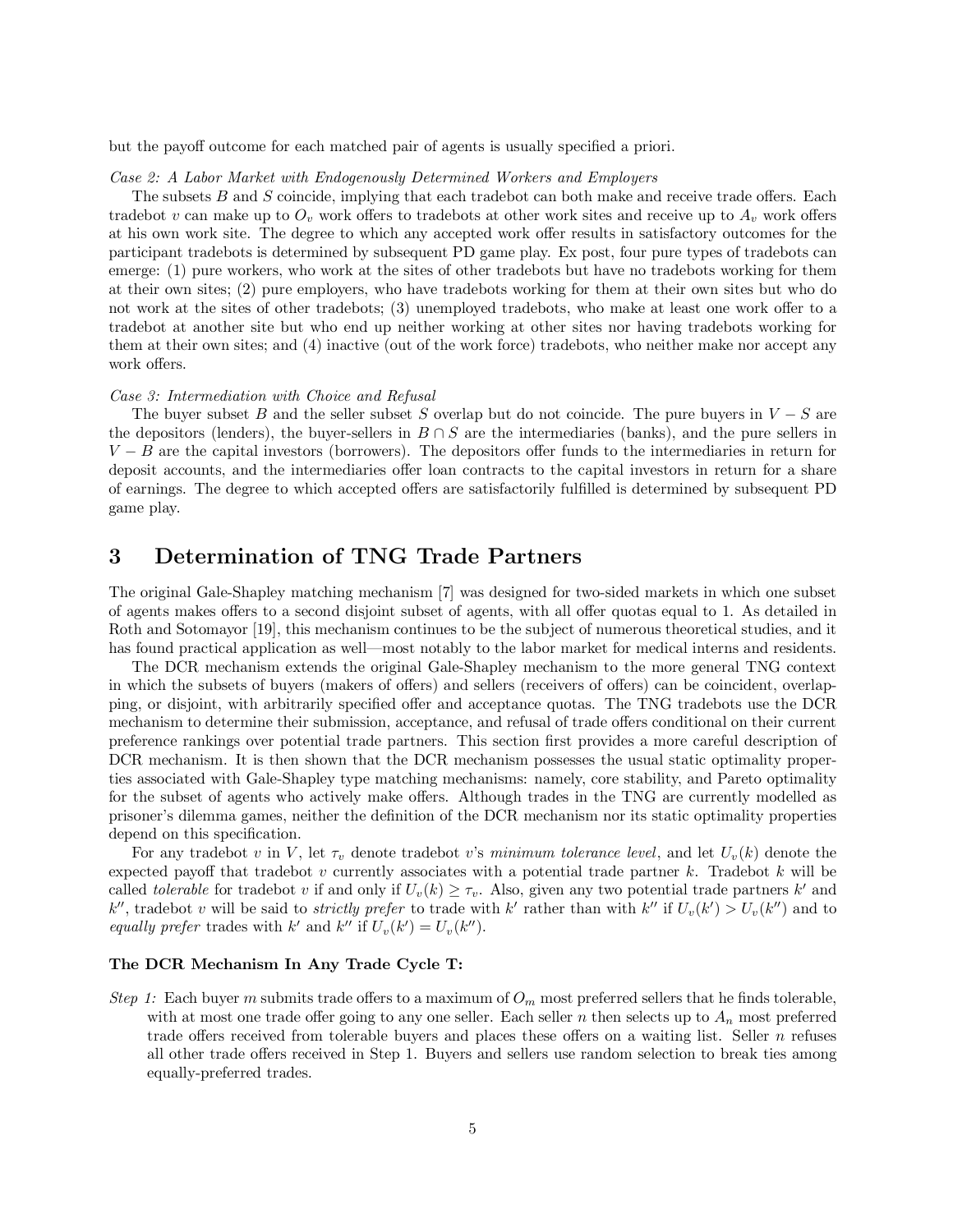- Step K  $(K \geq 2)$ : If r sellers refused trade offers from buyer m in Step  $K-1$ , then buyer m submits up to  $r$  replacement trade offers in Step  $K$  to the most preferred and tolerable sellers who have not refused a trade offer from him during Steps 1,...,  $K-1$ . Each seller n then selects up to  $A_n$  most preferred and tolerable trade offers from among both the new trade offers he receives in Step  $K$  and the trade offers already on his waiting list from Step  $K - 1$ , and he refuses the rest. These selected trade offers constitute seller  $n$ 's waiting list for Step K. Buyers and sellers use random selection to break ties among tolerable equally-preferred trades.
- Final Step  $K^*$ : Step  $K^*$  is the final step if and only if no new trade offers are submitted in Step  $K^*+1$ . If Step  $K^*$  is the final step, each seller accepts all trade offers on his Step  $K^*$  waiting list.

Under the DCR mechanism, two tradebots  $v$  and  $k$  can engage in zero, one, or two trades with each other in each trade cycle. Zero trades occur when neither tradebot submits an accepted trade offer to the other; one trade occurs when only one of the tradebots submits an accepted trade offer to the other; and two trades occur when each tradebot submits an accepted trade offer to the other. Note that this determination of trade partners requires the tradebots to pass messages back and forth to each other at event-driven times, a feature not present in standard economic models. This requirement is easily implemented by an object-oriented programming language such as C++.

Step  $K^*$  is the last step of the DCR mechanism in trade cycle T if and only if each buyer m either has had no trade offer refused in Step  $K^*$ , and hence has no desire to submit a new trade offer in Step  $K^* + 1$ , or is unable to submit a new trade offer in Step  $K^* + 1$  because each seller that buyer m finds tolerable has already received a trade offer from him sometime during Steps  $1, ..., K^*$ . The first proposition provides an upper bound for  $K^*$ . The proofs for this proposition, and for all subsequent propositions, are detailed in Tesfatsion [23, Section 4].

**PROPOSITION 3.1.** Let M denote the number of buyers in the buyer set B, and let N denote the number of sellers in the seller set S. In each trade cycle  $T$ , the DCR mechanism always ends at some Step  $K^*$  occurring on or before Step MN.

**DEFINITION** 3.1. A buyer m and seller n will be said to form a match in trade cycle T, denoted by  $(m, n)$ , if buyer m is tolerable for seller n, seller n is tolerable for buyer m, and buyer m and seller n engage in a trade during trade cycle T. A matching outcome for trade cycle T is then any listing of distinct matches  $(m, n)$  for trade cycle T such that each buyer m appears at most  $O_m$  times in the first position and each seller n appears at most  $A_n$  times in the second position. By construction, then, a matching outcome for trade cycle  $T$  is a list of trades that could feasibly take place during this cycle.

Note that the trades determined in any trade cycle  $T$  by the DCR mechanism always constitute a matching outcome for trade cycle  $T$  in the sense of Definition 3.1.

**DEFINITION 3.2.** (cf. Gale and Shapley [7, p. 10]) A matching outcome G for trade cycle T will be called *unstable* if the following conditions hold for some buyer  $m$  and seller  $n$ :

- **(a)** m and n are not matched under G;
- (b) m would prefer to be matched with n, in the sense that either there exists a match  $(m, n')$  under G such that  $U_m(n) > U_m(n')$ , or m is matched with fewer than  $O_m$  sellers under G and  $U_m(n) \geq \tau_m$ .
- (c) n would prefer to be matched with m, in the sense that either there exists a match  $(m', n)$  under G such that  $U_n(m) > U_n(m')$ , or n is matched with fewer than  $A_n$  buyers under G and  $U_n(m) \geq \tau_n$ .

A matching outcome G for trade cycle T will be called *(pairwise) stable* if no such buyer m and seller n exist.

Intuitively, given conditions (a), (b), and (c), the buyer m and seller n could block the implementation of the matching outcome G by agreeing to play each other instead. Roth and Sotomayor  $[19]$  are careful to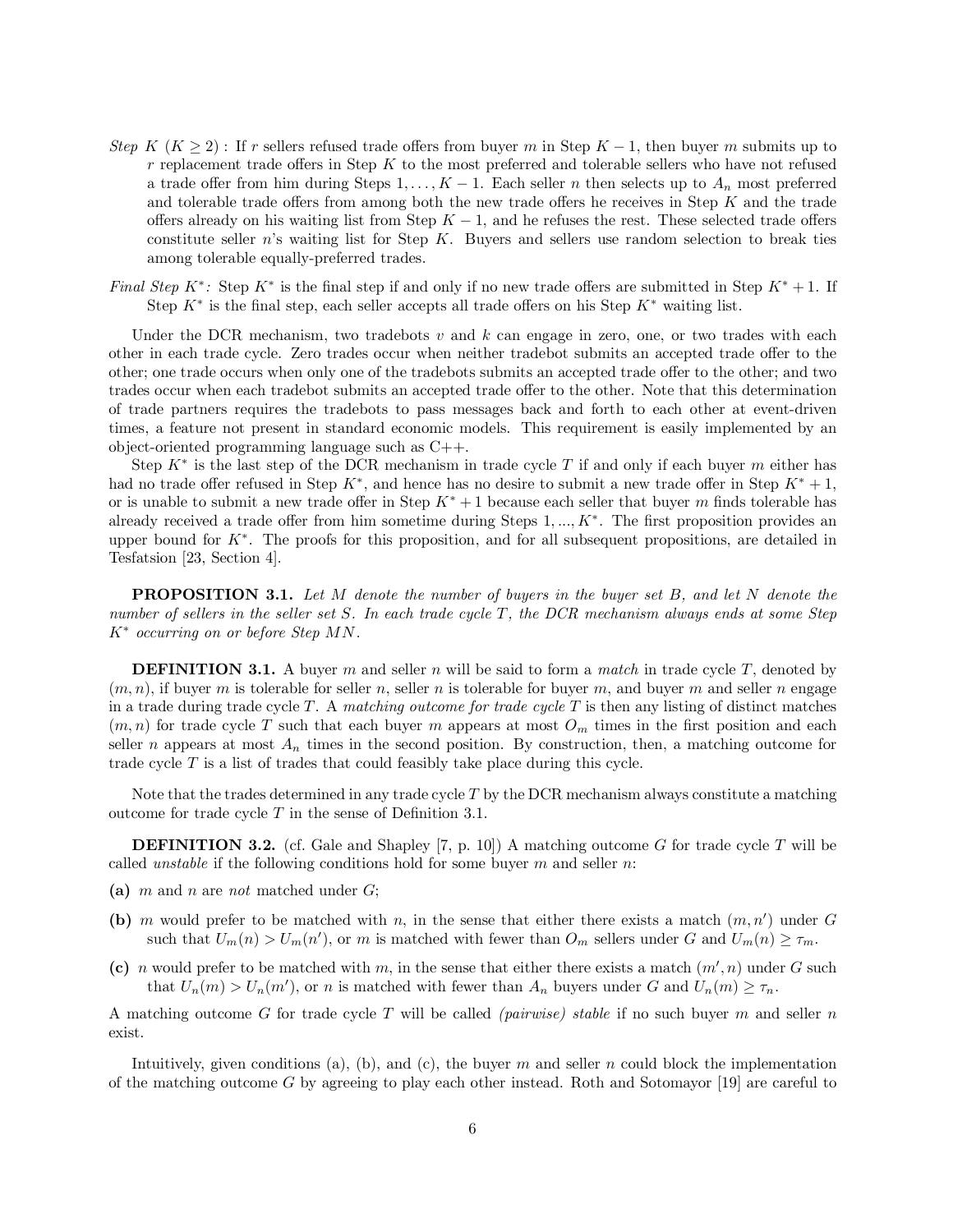differentiate between group stable and pairwise stable matching outcomes, whereby the former they mean a matching outcome that is not blocked by any coalition of agents. In the TNG, each trader is assumed to have a preference ranking only over pairwise matches with other traders, and this preference ranking is unaffected by who else might be trading with these potential trade partners. Consequently, a matching outcome in the TNG is group stable if and only if it is also pairwise stable. Without risk of confusion, then, the qualifier "pairwise" will be omitted in all subsequent references to stable matching outcomes.

**PROPOSITION 3.2.** Any matching outcome generated via the DCR mechanism is stable.

The final proposition shows that the matching outcome generated by the DCR mechanism in each trade cycle is a best possible matching outcome from the viewpoint of the buyers, i.e., the tradebots who actively make offers, as long as buyers and sellers have strict preferences over their potential trade partners. The proof is a generalization of the optimality proof provided in Gale and Shapley [7, Thm. 2, p. 14] for their college admissions problem with B disjoint from S and offer quotas  $O_m = 1$  for all agents m in B; see also Roth and Sotomayor [19, Chapter 5].

**DEFINITION 3.3.** A matching outcome G will be called B-optimal if: (a) G is a stable matching outcome; and (b) each buyer matched under G is at least as well off under G as under any other stable matching outcome.

**PROPOSITION 3.3.** Suppose each buyer (seller) in some trade cycle T has a strict preference ranking over the sellers (buyers) he finds tolerable. Then the DCR mechanism yields the unique B-optimal matching outcome for trade cycle T.

## 4 TNG Computer Experiments

In the previous section it is shown that the trade partnerships generated via the DCR mechanism exhibit the usual static optimality properties associated with Gale-Shapley type matching mechanisms. Still to be determined, however, is the extent to which the DCR mechanism induces a high average payoff for the tradebots over evolutionary time. In particular, to what extent does the DCR mechanism encourage the emergence and persistence of mutually cooperative behavior?

Four types of computer experiments are discussed in the present section: (a) buyer-seller market experiments with sellers unconstrained by acceptance quotas; (b) buyer-seller market experiments with seller acceptance quotas set to 1; (c) two-sided market experiments with sellers unconstrained by acceptance quotas; and (d) two-sided market experiments with seller acceptance quotas set to 1. All experimental findings reported below were obtained using TNG, a C++ trade platform developed by McFadzean and Tesfatsion [17] which in turn is supported by the C++ abstract base classes developed by McFadzean [16] for a general artificial life platform,  $SimBioSys$ . These findings are preliminary in the sense that only average fitness scores are considered. A more thorough understanding of these findings will require delving more deeply into the underlying trade networks and the trade strategies that support these trade networks.

For each type of experiment, multiple runs from different initial random seeds are reported. The following features are set commonly across all of these experimental runs. The wallflower payoff  $W$  is set at 0, the refusal payoff R is set at  $-0.6$ , the PD trade payoffs are set at  $L = -1.6$ ,  $D = -0.6$ ,  $C = 1.4$ , and  $H = 3.4$ , and each tradebot's minimum tolerance level is set at  $\tau = 0$ . Each tradebot assigns the same prior expected payoff,  $U^0 = C$ , to each other tradebot, implying that he is initially indifferent concerning which trade partners he interacts with; and each tradebot assigns a negative prior expected payoff to himself, thus ensuring that he never trades with himself. Each buyer tradebot has an offer quota of 1, meaning that he can have at most one trade offer outstanding to sellers at any given time. The total number of tradebots is set at 24, and the 16 most fit tradebots in each generation are taken to be the elite. The number of trade cycles in each trade cycle loop is set at 150, and the number of generations is set at 50.

Each trade strategy is represented by a 16-state FSM with a fixed initial state and with memory 1. At the beginning of the first trade cycle loop, a bit string coding for each FSM is randomly generated. At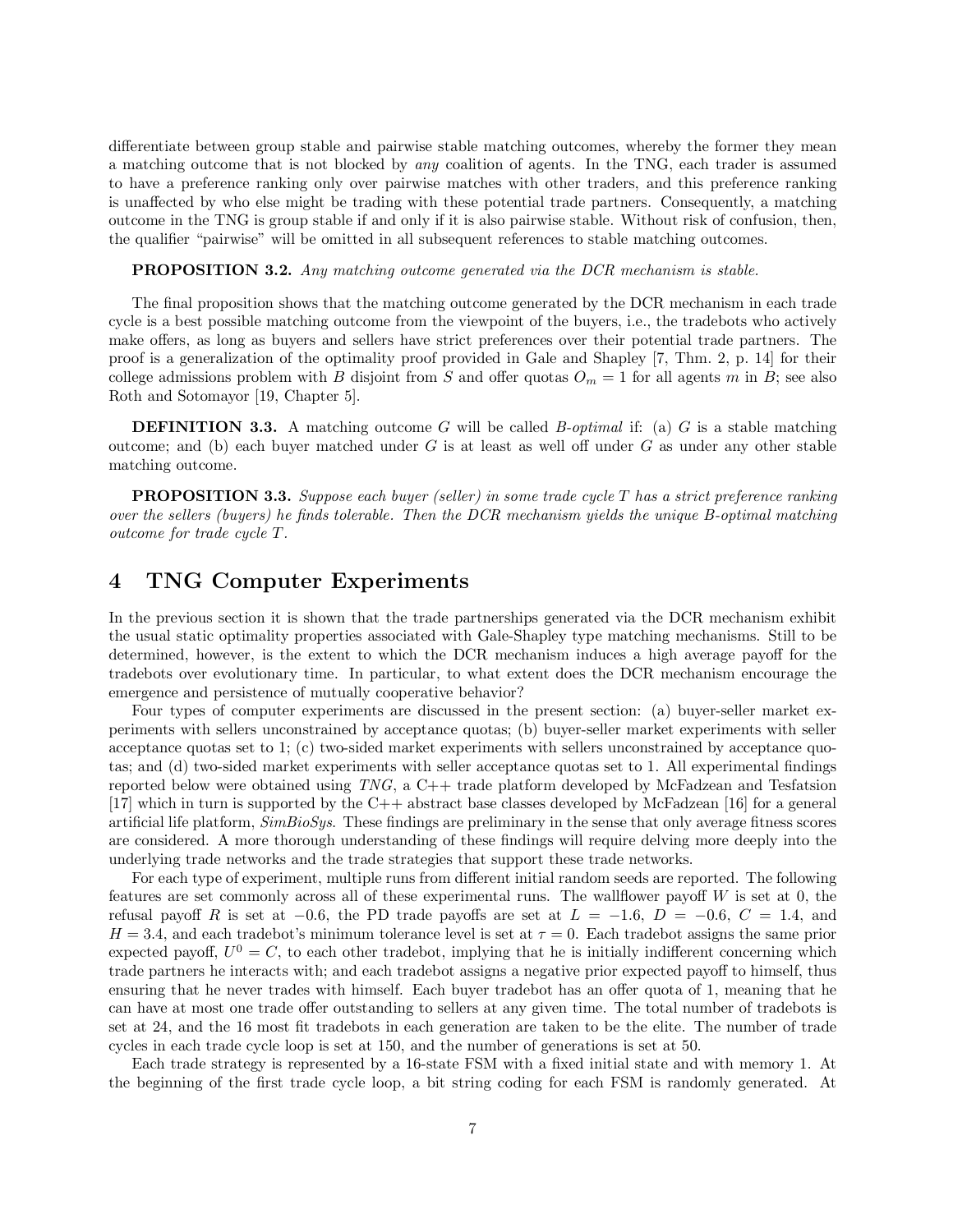the end of each trade cycle loop, the current population of trade strategies (FSMs coded as bit strings) is evolved by means of a genetic algorithm employing two-point crossover and bit mutation. The probability of crossover is set at 1:0 and the probability of a bit mutation is set at 0:005.

### 4.1 Buyer-Seller Markets

Each tradebot in these experiments was both a buyer and a seller, implying that he could both make and receive trade offers.

In the first batch of buyer-seller experiments, the acceptance quota of each tradebot was set at 24, the total number of tradebots. Since offer quotas in these experiments were set at 1, the tradebots were then effectively unconstrained with regard to the number of trade offers they could have on their waiting lists at any given time.

As a benchmark, experiments were first run with random partner matching in place of the DCR matching mechanism. Random partner matching was effected by preventing the updating of the prior expected payoff  $U^0 = C$  that each tradebot initially assigned to each potential trade partner, so that all tradebots remained indifferent concerning their potential trade partners and matching was accomplished by the default mechanism of a random draw. Although occasionally the average fitness score achieved by the tradebots under random matching rose to the mutual cooperation level, 1:4, a more typical outcome was a steady decline to the mutual defection level,  $-0.6$ ; see Fig. 1.<sup>3</sup> The size of the refusal payoff is irrelevant for this finding, since refusals never occur in TNG experiments with random matching and nonbinding acceptance quotas.

When the DCR matching mechanism was then restored, the average fitness score achieved by the tradebots typically evolved to the mutual cooperation level 1:4; see Fig. 2. These TNG experiments reinforce the previous IPD/CR findings of Stanley et al. [21] and Ashlock et al. [1] that a preference-based matching mechanism tends to accelerate the emergence of mutual cooperation in the IPD when each agent is permitted both to make and to refuse game offers, is unconstrained with regard to the number of received offers he can accept, and is permitted to have at most one offer outstanding at any given time.

In the second batch of buyer-seller experiments, the acceptance quotas were reduced from 24 to 1. Each tradebot could thus retain at most one trade offer on his waiting list at any one time; all other received trade o®ers had to be refused. Under random partner matching, the typical outcome was again the emergence of an average fitness score close to the mutual defection payoff level,  $-0.6$ . This same outcome obtained even when refusal payoffs were omitted from fitness scores, implying that refusal payoffs resulting from limited waiting lists were not a determining factor.

When the DCR matching mechanism was restored, however, the average fitness score typically leveled out at about 1.25 instead of evolving to the mutual cooperation payoff level 1.4, the outcome for the first batch of buyer-seller experiments. The explanation for this difference appears to lie in the changed nature of the refusal payoffs.

In the first batch of buyer-seller experiments, the acceptance quota  $(24)$  was large relative to the offer quota  $(1)$ . In these circumstances, tradebots are generally refused by other tradebots only if the latter find them to be intolerable because of past defections. Negative refusal payoffs received in response to defections should rightly count against the fitness of the trade strategies generating the defections, for this induces changes in these strategies in the genetic step that tend to lead to higher future fitness scores. In the second batch of buyer-seller experiments, however, the acceptance quota (1) was much smaller in relation to the offer quota (1), implying that many more received trade offers had to be refused regardless of their desirability. In these circumstances, tradebots tend to accumulate large numbers of negative refusal payoffs purely as a consequence of the relatively small acceptance quota and the nature of the DCR mechanism, regardless of their trade strategies. Since neither the quotas nor the DCR mechanism are evolved in the

<sup>3</sup>As previously noted, the initial population of strategies for each TNG experiment was randomly generated and each run consisted of only 50 generations with interactions between any two players limited to at most 150 separate encounters per generation. Thus, this evolution of mutual defection is not in conflict with the evolution of mutual cooperation observed for the IPD with random or round-robin matching by previous researchers when the initial strategy population was sufficiently seeded with cooperatively inclined strategies such as Tit-for-Tat or when much longer player interaction lengths were permitted.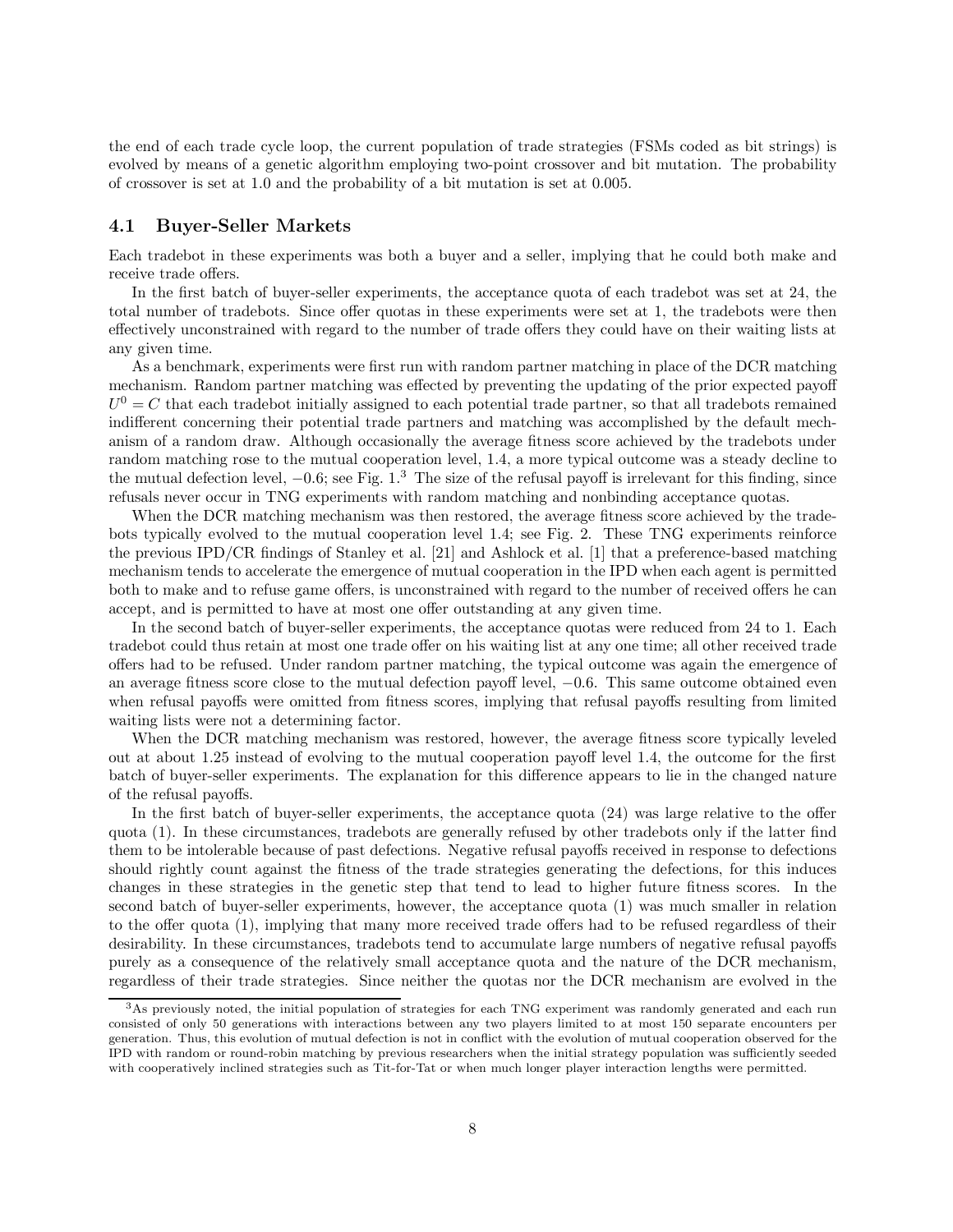current implementation of the TNG, penalizing the tradebots for these quota and DCR effects by including refusal payoffs in their individual fitness scores tends to lower their current average fitness score without inducing a higher average fitness score in the future.

As expected, the average fitness scores attained by the tradebots in the second batch of buyer-seller experiments markedly improved when refusal payoffs were removed from the calculation of the tradebots' individual fitness scores; see Fig. 3. Improvement continued to occur when, in addition, the refusal payoffs were reduced in magnitude from  $-0.60$  to  $-0.30$ ; but a further reduction in magnitude to  $-0.06$  and then to 0 resulted in increasingly volatile maximum and minimum average fitness scores with no discernible improvement in average fitness scores.

The probable cause of this increased volatility is that tradebots receiving refusals during initial trade cycles have little incentive to direct their offers elsewhere in subsequent trade cycles when the magnitude of the negative refusal payoff is small. A negative refusal payoff guarantees that the continually updated expected payoff that a tradebot associates with another tradebot who repeatedly refuses him eventually falls below 0, the minimum tolerance level, at which point he ceases making offers to this other tradebot. Nevertheless, this learning process is slow when the magnitude of the negative refusal payoff is small, and it is non-existent when the refusal payoff is simply set to 0.

#### 4.2 Two-Sided Markets

In each two-sided market experiment, the 24 tradebots were evenly divided into 12 pure buyers (makers of trade offers) and 12 pure sellers (receivers of trade offers).

In the first batch of experiments, the acceptance quota of each seller was set to 12. Since the offer quota of each buyer was set to 1 in all of these experiments, sellers were thus effectively unconstrained regarding the number of trade offers they could have on their waiting lists at any one time. Experiments were first run with random partner matching in place of the DCR matching mechanism to obtain a benchmark for comparison. Interestingly, in contrast to buyer-seller experiments with nonbinding acceptance quotas and random matching, the average fitness score attained by the tradebots tended to fall to a level between  $-0.4$ and the wallflower payoff 0 rather than dropping all the way down to the mutual defection payoff level  $-0.6$ ; compare Fig. 4 with Fig. 1.

When the DCR matching mechanism was restored, the average fitness score of the tradebots typically evolved to about 1.2, a payoff level markedly below the mutual cooperation level 1.4 obtained in buyer-seller experiments with nonbinding acceptance quotas and DCR matching. Moreover, the maximum fitness score, the average fitness score, and the minimum fitness score attained by the successive tradebot generations persistently deviated from one another. Compare Fig. 5 with Fig. 2.

As seen in Proposition 3.3, the DCR mechanism is only guaranteed to be Pareto optimal for buyers, that is, for the active makers of trade offers. The effects of this bias on average fitness scores is hidden in buyer-seller markets, where each tradebot is both a buyer and a seller. However, for two-sided markets with buyer offer quotas set equal to 1 and with nonbinding seller acceptance quotas, the DCR mechanism appears to result in a "separating equilibrium" in which the buyers are generally achieving high fitness scores and the sellers are generally achieving low fitness scores. In particular, the extreme pickiness of buyers combined with the acceptance by sellers of all tolerable received trade offers appears to allow buyers to form longrun parasitic relations with sellers, i.e., relations characterized by successful defections within the limits permitted by the sellers' 0 minimum tolerance levels.

In the second batch of two-sided market experiments, the seller acceptance quotas were decreased from 12 to 1. Thus, instead of accepting all tolerable received trade offers, the sellers now accepted at most one received trade offer per trade cycle.

When benchmark experiments were first run with random partner matching in place of the DCR mechanism, the typical outcome was the emergence of an average attained fitness score close to the mutual defection payoff,  $-0.6$ . This result obtained whether or not refusal payoffs were counted in the calculation of individual fitness scores. When the DCR matching mechanism was then restored, with refusal payoffs counted in the calculation of individual fitness scores, the accumulation of refusal payoffs tended to result in an average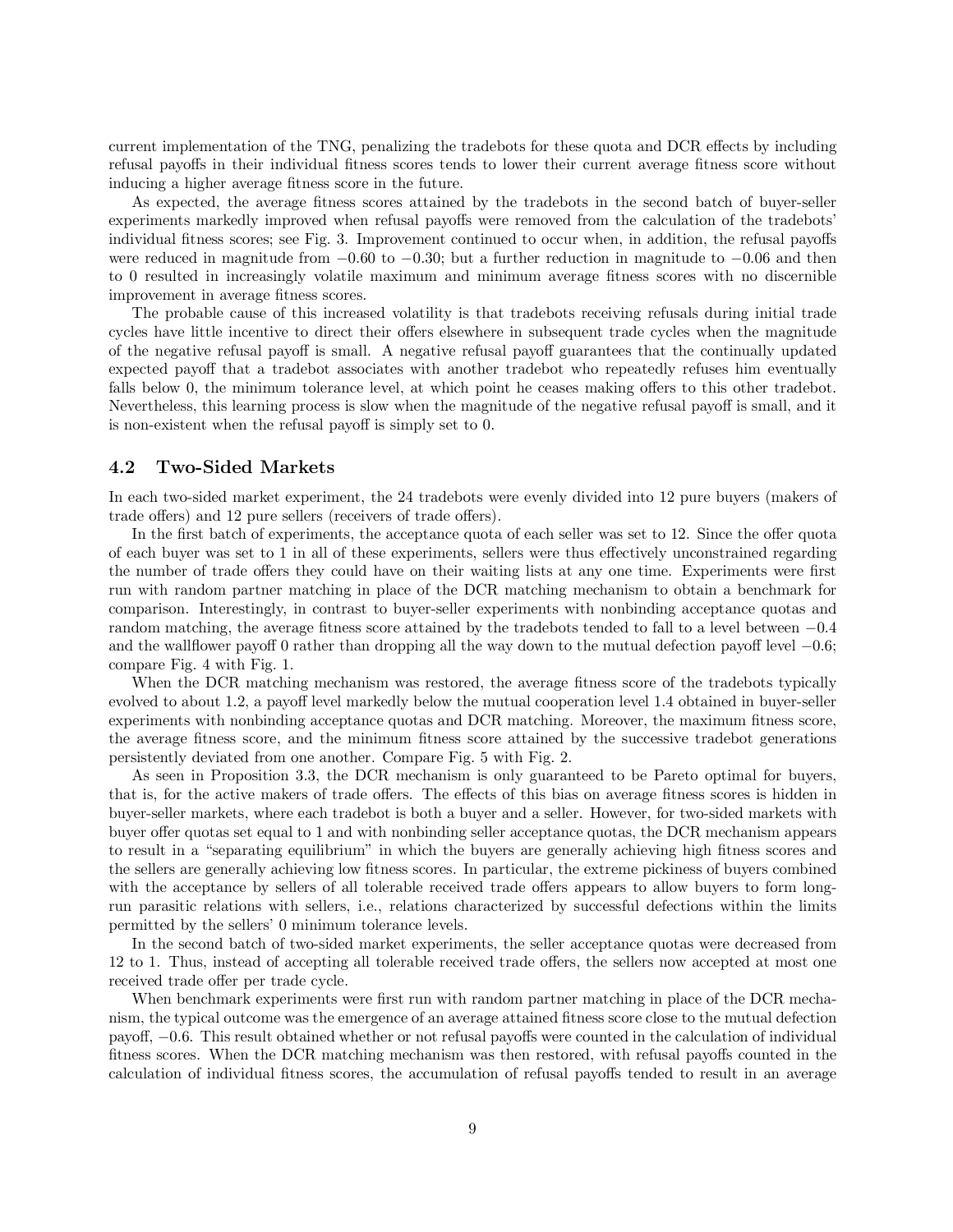attained fitness score that was markedly below the mutual cooperation payoff level. When refusal payoffs were then omitted from the calculation of individual fitness scores, the average attained fitness score tended to evolve to the mutual cooperation level and to be close to the maximum attained fitness scores; see Fig. 6.

Given the structuring of the two-sided market experiments currently under discussion, with equal numbers of buyers and sellers, common acceptance and offer quotas, and tradebots who are initially indifferent among their potential trade partners, the buyer offer quota roughly predicts the number of trade offers that each seller will receive in the initial few trade cycles. The larger this number is, the more chance there is that mutually cooperative matches between buyers and sellers will be quickly discovered. On the other hand, if the seller acceptance quota is small relative to the buyer offer quota, then many buyers will accumulate negative refusal payoffs unrelated to the nature of their trade strategies; and if the seller acceptance quota is large relative to the buyer offer quota, opportunistic buyers have a greater chance to seek out and exploit sellers within the limits allowed by their minimum tolerance levels. Either circumstance could slow or even prevent the sustained emergence of mutually cooperative behavior.

It might therefore be conjectured that mutually cooperative behavior will best be induced in the current experimental setting when the seller acceptance quota and the buyer offer quota are equal and sufficiently large. Indeed, this turns out to be the case. In various two-sided market experiments with 12 pure buyers, 12 pure sellers, and equal seller and buyer quotas ranging from 3 to 12, the average fitness score attained by the tradebots tended to evolve to the mutual cooperation payoff level and to be close to the maximum attained fitness score even when refusal payoffs were included in the calculation of individual fitness scores.

## 5 Concluding Remarks

As seen in Section 3, the DCR mechanism inherits the usual static optimality properties associated with Gale-Shapley type matching mechanisms: namely, core stability, and Pareto optimality for the subset of agents who actively make offers. However, the TNG context also permits an examination of the DCR mechanism's optimality properties over evolutionary time; and the computer experiments reported in Section 4 suggest that the DCR mechanism has at least two potential problems from this evolutionary perspective.

First, if seller acceptance quotas are small relative to buyer offer quotas, the DCR mechanism tends to impose heavy transactions costs on buyers in the form of accumulated negative refusal payoffs that are unrelated to the social desirability of their trade strategies. Second, if seller acceptance quotas are large relative to buyer offer quotas, the inherent bias of the DCR mechanism in favor of buyers appears to allow buyers in two-sided markets to parasitize sellers, resulting in an average population fitness score that remains markedly below the mutually cooperative payoff level.

Systematic experimentation is needed to determine the true extent and seriousness of these problems. For example, the exogenously specified offer and acceptance quotas should more realistically be allowed to change over time to reflect both changing strategic considerations and changing budget and production relations. Also, the trade strategies for pure buyers and for pure sellers should be separately evolved since these tradebots face intrinsically asymmetric choice problems. These modifications may alleviate some of the difficulties with the DCR mechanism that arose in the Section 4 computer experiments with exogenously given quotas and pooled trade strategy evolution.

Finally, the mechanism by which trade partners are determined should itself be allowed to evolve over time along with the quotas and trade strategies. It will be interesting to see how Gale-Shapley type matching mechanisms fare in these less structured evolutionary contexts.

# References

[1] Ashlock, D., Smucker, M. D., Stanley, E. A., and Tesfatsion, L., Preferential partner selection in an evolutionary study of prisoner's dilemma,  $BioSystems 37 (1996), 99-125.$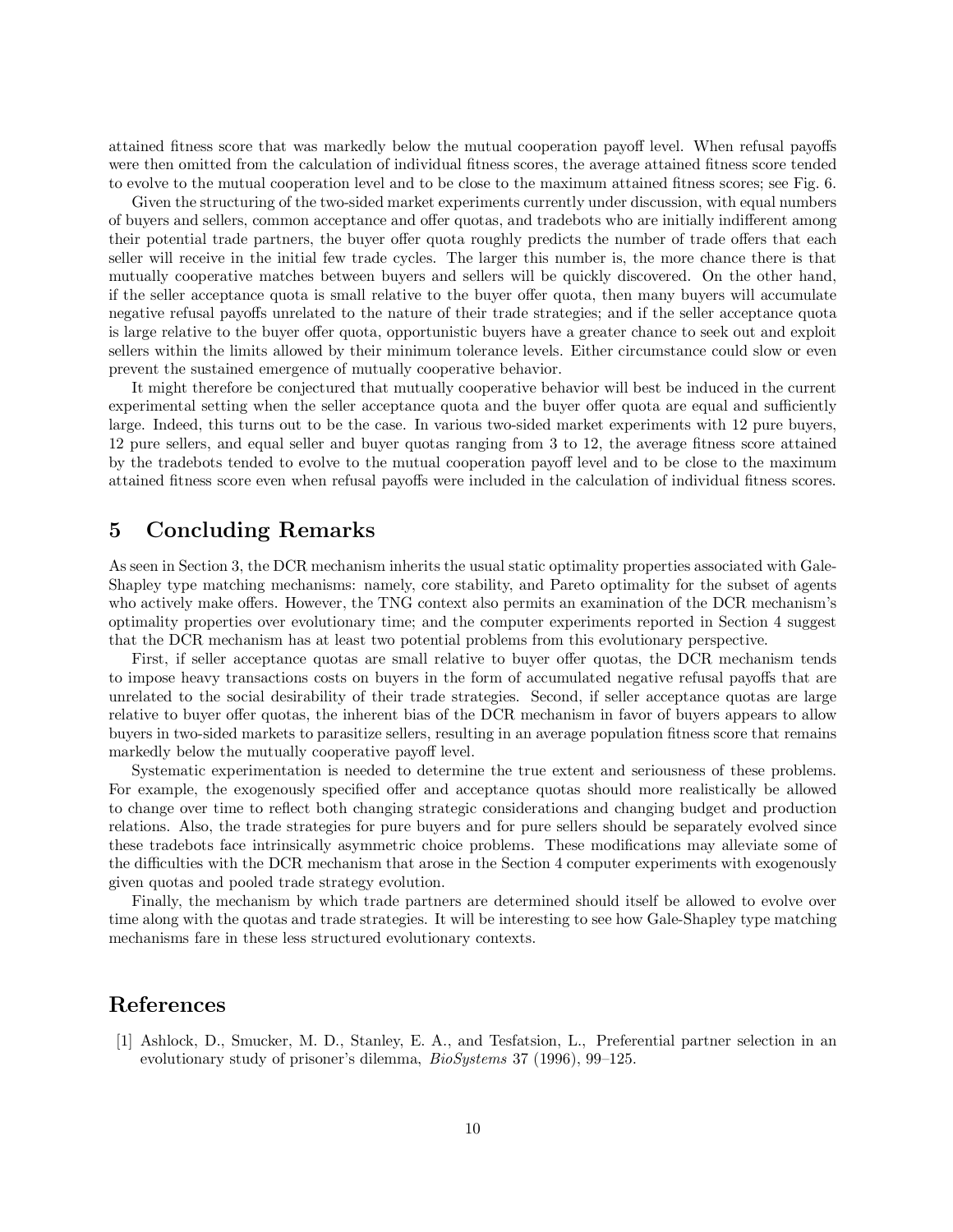- [2] Brock, W. A., and Durlauf, S. N., Discrete choice with social interactions, Working Paper, Department of Economics, University of Wisconsin-Madison, 1995.
- [3] De Vany, A., The emergence and evolution of self-organized coalitions, in M. Gilli (ed.), *Computational* Methods in Economics and Finance, Kluwer Academic Publishers, Norwell, MA, 1996.
- [4] Duong, D., Symbolic interactionist modeling: The coevolution of symbols and institutions, in J. A. Meystel and R. Quintero (eds.), Intelligent Systems: A Semiotic Perspective, Proceedings Volume, National Institute for Standards and Technology, 1996.
- [5] Durlauf, S. N., Neighborhood feedbacks, endogenous stratification, and income inequality, in W. A. Barnett, G. Gandolfo, and C. Hillinger (eds.), *Disequilibrium Dynamics: Theory and Applications*, Cambridge University Press, to appear.
- [6] Fogel, D. B. On the relationship between the duration of an encounter and the evolution of cooperation in the iterated prisoner's dilemma, Evolutionary Computation 3 (1995), 349-363.
- [7] Gale, D. and Shapley, L., College admissions and the stability of marriage, American Mathematical Monthly 69  $(1962)$ , 9-15.
- [8] Guriev, G., and Shakhova, M., Self-organization of trade networks in an economy with imperfect infrastructure, Proceedings of the International Workshop on Agents, Cooperation, and Communication, San Marco di Castellabate, Italy, 1995.
- [9] Hauk, E., Leaving the prison: a discussion of the iterated prisoner's dilemma under preferential partner selection, Working Paper, European University Institute, Florence, 1995.
- [10] Hirshleifer, D., and Rasmusen, E., Cooperation in a repeated prisoner's dilemma with ostracism, Journal of Economic Behavior and Organization  $12$  (1989), 87-106.
- [11] Ionnides, Y. M., Evolution of trading structures, Working Paper, Department of Economics, Tufts University, Boston, 1995.
- [12] Kirman, A., Economies with interacting agents, Working Paper No. 94-05-030, Santa Fe Institute, NM, 1994.
- [13] Kitcher, P., Evolution of altruism in repeated optional games, Working Paper, Department of Philosophy, UC San Diego, 1992.
- [14] Mailath, G., Samuelson, L., and Shaked, A., Evolution and endogenous interactions, SSRI Working Paper 9426, University of Wisconsin-Madison, 1994.
- [15] Lindgren, K., and Nordahl, M. G., Cooperation and community structure in artificial ecosystems, Artificial Life 1 (1994),  $15{-}37$ .
- [16] McFadzean, D., SimBioSys: A class framework for evolutionary simulations, Master's Thesis, Department of Computer Science, University of Calgary, Alberta, Canada, 1995.
- [17] McFadzean, D., and Tesfatsion, L., A C++ platform for the evolution of trade networks, to appear in Computational Economics, Special Issue on Programming Languages.
- [18] Orbell, J. M., and Dawes, R. M., Social welfare, cooperators advantage, and the option of not playing the game, *American Sociological Review* 58 (1993), 787-800.
- [19] Roth, A., and Sotomayor, M. A. O., Two-sided matching: A study in game-theoretic modeling and analysis, Cambridge University Press, Cambridge, 1990.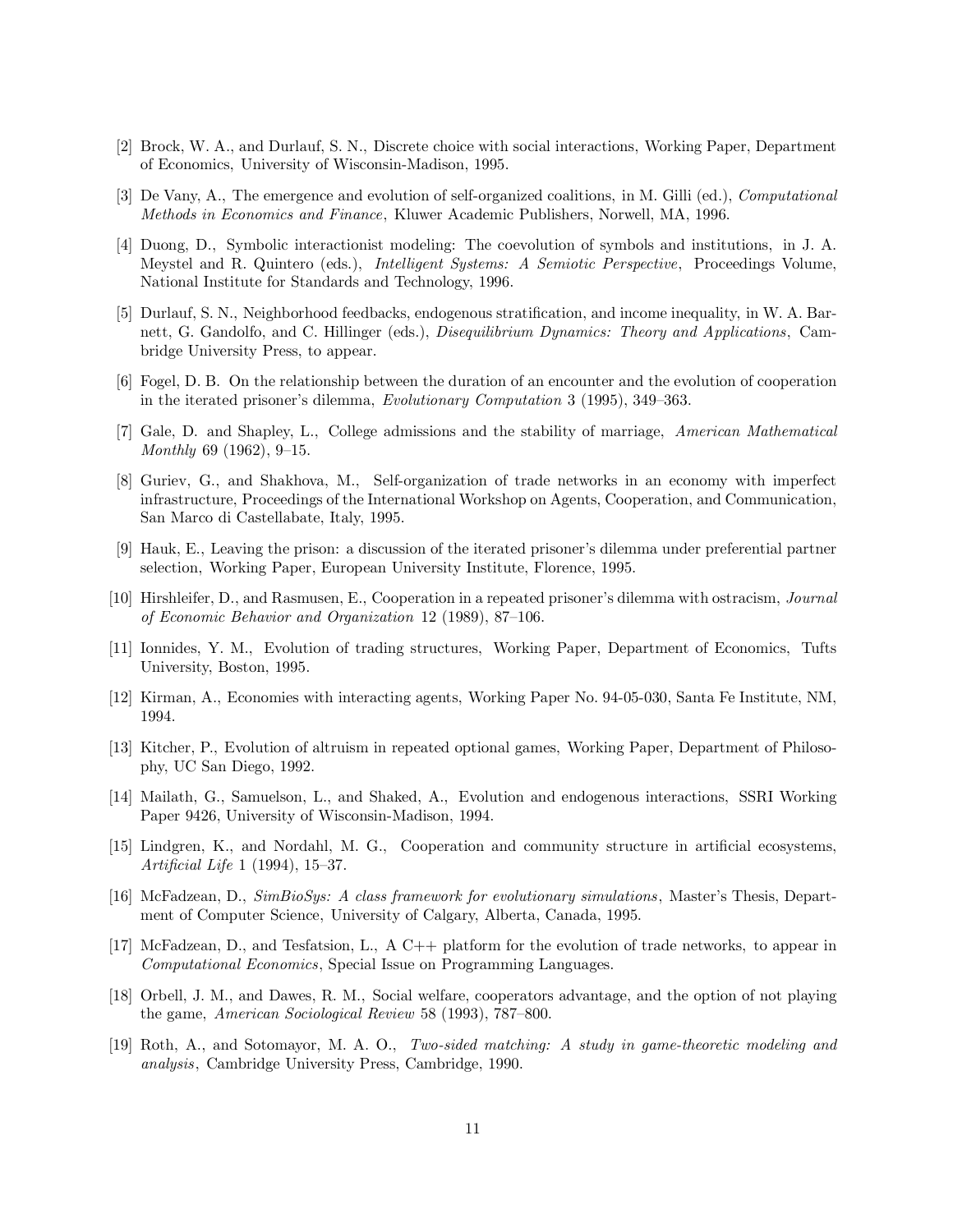- [20] Smucker, M. D., Stanley, E. A., and Ashlock, D., Analyzing social network structures in the iterated prisoner's dilemma with choice and refusal, Department of Computer Sciences Technical Report CS-TR-94-1259, University of Wisconsin-Madison, 1994.
- [21] Stanley, E. A., Ashlock, D., and Tesfatsion, L., Iterated prisoner's dilemma with choice and refusal of partners, in C. Langton (ed.), *Artificial Life III*, Proceedings Volume 17, Santa Fe Institute Studies in the Sciences of Complexity, Addison Wesley, 1994, pp. 131-175.
- [22] Tesfatsion, T., Direct updating of intertemporal criterion functions for a class of adaptive control problems, IEEE Transactions on Systems, Man, and Cybernetics SMC-9 (1979), 143-151.
- [23] Tesfatsion, L., A trade network game with endogenous partner selection, Economic Report No. 36, Iowa State University, Ames, 1995.
- [24] Vriend, N., Self-organization of markets: An example of a computational approach, Computational  $Economics 8 (1995), 205-231.$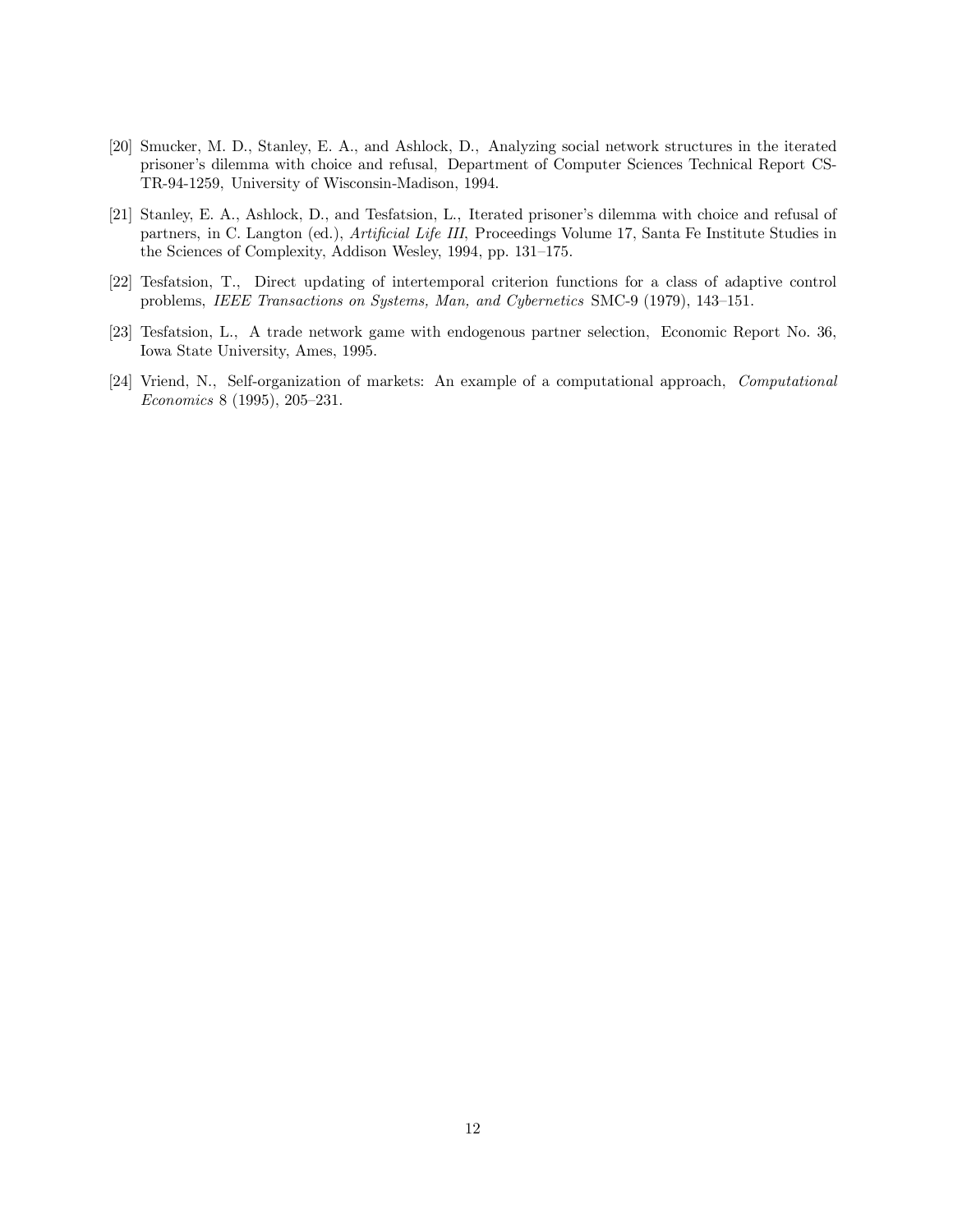Figure 1: Buyer-seller average fitness with random matching and seller quotas equal to 24.

Figure 2: Buyer-seller average fitness with DCR matching and seller quotas equal to 24.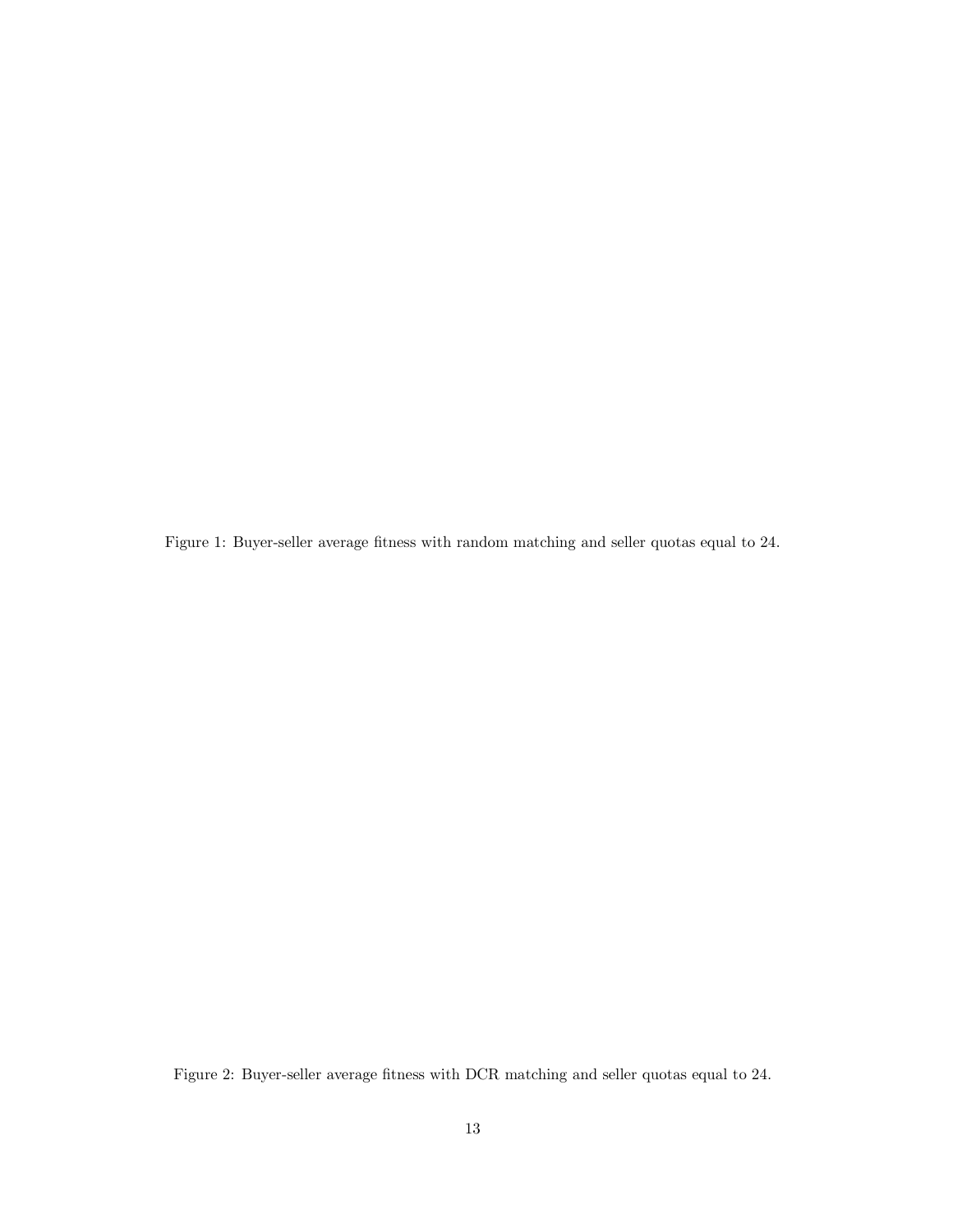Figure 3: Buyer-seller average fitness with DCR matching, seller quotas equal to 1, and refusal payoffs  $omitted$  from fitness scores.

Figure 4: Two-sided market average fitness with random matching and seller quotas equal to 12.